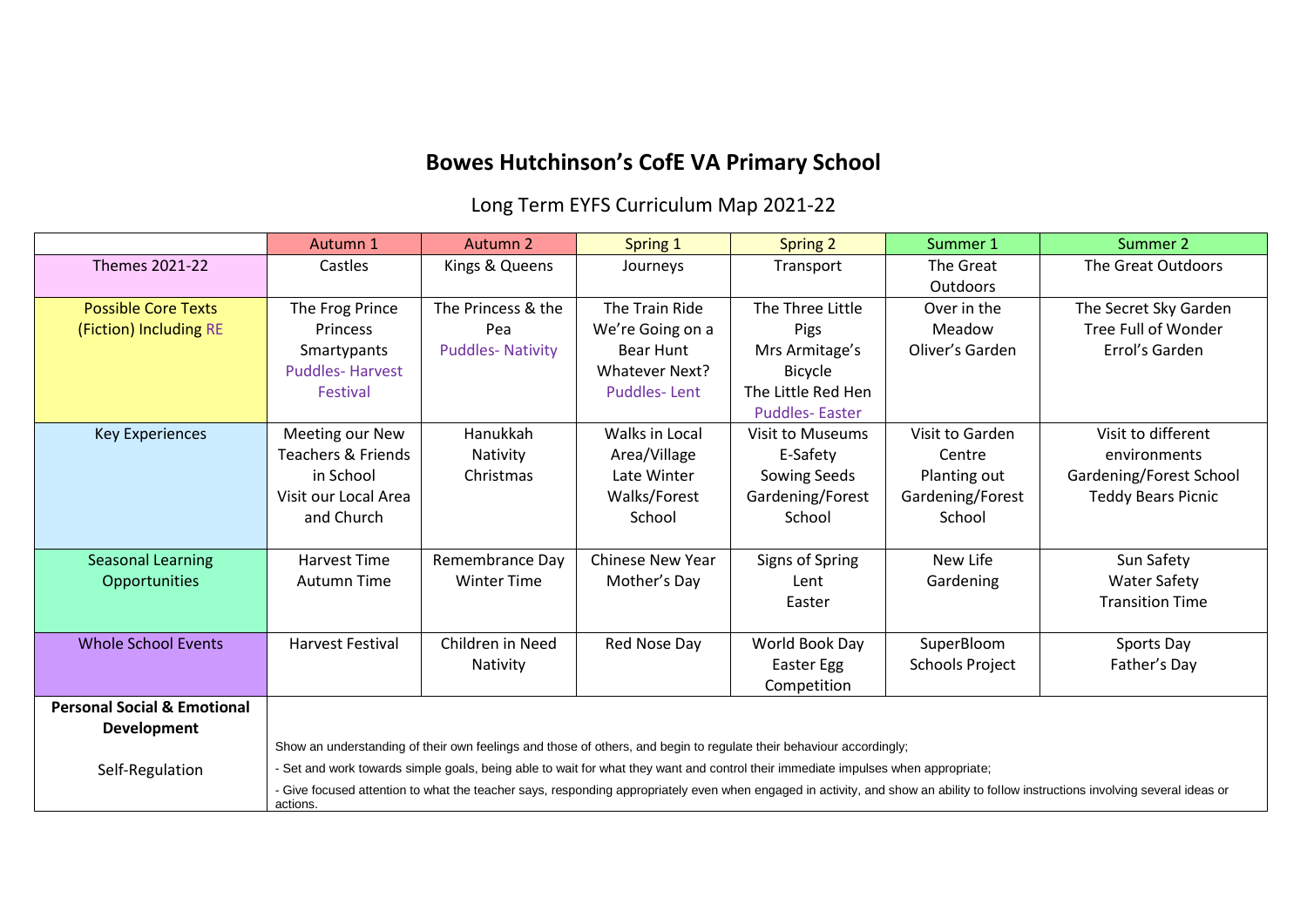|                                     | Be confident to try new activities and show independence, resilience and perseverance in the face of challenge;                                                                                                     |  |  |  |  |
|-------------------------------------|---------------------------------------------------------------------------------------------------------------------------------------------------------------------------------------------------------------------|--|--|--|--|
| <b>Managing Self</b>                | - Explain the reasons for rules, know right from wrong and try to behave accordingly;                                                                                                                               |  |  |  |  |
|                                     | - Manage their own basic hygiene and personal needs, including dressing, going to the toilet and understanding the importance of healthy food choices.                                                              |  |  |  |  |
|                                     |                                                                                                                                                                                                                     |  |  |  |  |
| <b>Building Relationships</b>       | Work and play cooperatively and take turns with others;                                                                                                                                                             |  |  |  |  |
|                                     | - Form positive attachments to adults and friendships with peers;                                                                                                                                                   |  |  |  |  |
|                                     | - Show sensitivity to their own and to others' needs.                                                                                                                                                               |  |  |  |  |
| <b>Communication &amp; Language</b> |                                                                                                                                                                                                                     |  |  |  |  |
|                                     | Listen attentively and respond to what they hear with relevant questions, comments and actions when being read to and during whole class discussions and small group                                                |  |  |  |  |
| Listening Attention &               | interactions;                                                                                                                                                                                                       |  |  |  |  |
| Understanding                       | - Make comments about what they have heard and ask questions to clarify their understanding;                                                                                                                        |  |  |  |  |
|                                     | - Hold conversation when engaged in back-and-forth exchanges with their teacher and peers                                                                                                                           |  |  |  |  |
|                                     |                                                                                                                                                                                                                     |  |  |  |  |
| Speaking                            |                                                                                                                                                                                                                     |  |  |  |  |
|                                     | Participate in small group, class and one-to-one discussions, offering their own ideas, using recently introduced vocabulary;                                                                                       |  |  |  |  |
|                                     | - Offer explanations for why things might happen, making use of recently introduced vocabulary from stories, non-fiction, rhymes and poems when appropriate;                                                        |  |  |  |  |
|                                     | - Express their ideas and feelings about their experiences using full sentences, including use of past, present and future tenses and making use of conjunctions, with modelling<br>and support from their teacher. |  |  |  |  |
|                                     |                                                                                                                                                                                                                     |  |  |  |  |
| <b>Physical Development</b>         |                                                                                                                                                                                                                     |  |  |  |  |
| <b>Gross Motor Skills</b>           | Negotiate space and obstacles safely, with consideration for themselves and others;                                                                                                                                 |  |  |  |  |
|                                     | - Demonstrate strength, balance and coordination when playing;                                                                                                                                                      |  |  |  |  |
|                                     | - Move energetically, such as running, jumping, dancing, hopping, skipping and climbing.                                                                                                                            |  |  |  |  |
|                                     |                                                                                                                                                                                                                     |  |  |  |  |
| <b>Fine Motor Skills</b>            | Hold a pencil effectively in preparation for fluent writing - using the tripod grip in almost all cases;                                                                                                            |  |  |  |  |
|                                     | - Use a range of small tools, including scissors, paint brushes and cutlery;                                                                                                                                        |  |  |  |  |
|                                     | - Begin to show accuracy and care when drawing.                                                                                                                                                                     |  |  |  |  |
| <b>Mathematics</b>                  |                                                                                                                                                                                                                     |  |  |  |  |
|                                     |                                                                                                                                                                                                                     |  |  |  |  |
| Number                              | Have a deep understanding of number to 10, including the composition of each number;                                                                                                                                |  |  |  |  |
|                                     | - Subitise (recognise quantities without counting) up to 5;                                                                                                                                                         |  |  |  |  |
|                                     | - Automatically recall (without reference to rhymes, counting or other aids) number bonds up to 5 (including subtraction facts) and some number bonds to 10, including double                                       |  |  |  |  |
|                                     | facts.                                                                                                                                                                                                              |  |  |  |  |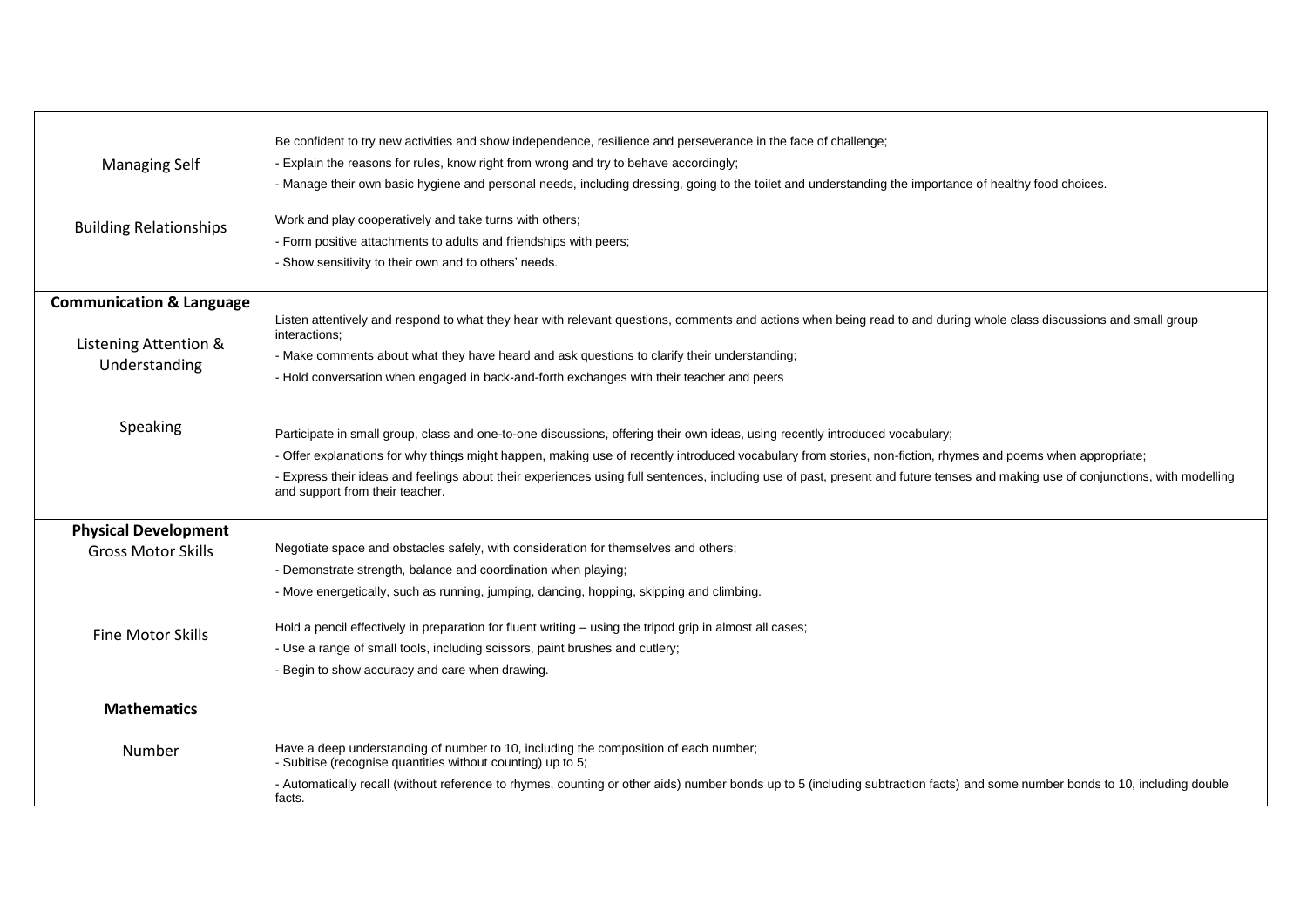| <b>Numerical Patterns</b>           | Verbally count beyond 20, recognising the pattern of the counting system;<br>- Compare quantities up to 10 in different contexts, recognising when one quantity is greater than, less than or the same as the other quantity;<br>- Explore and represent patterns within numbers up to 10, including evens and odds, double facts and how quantities can be distributed equally. |
|-------------------------------------|----------------------------------------------------------------------------------------------------------------------------------------------------------------------------------------------------------------------------------------------------------------------------------------------------------------------------------------------------------------------------------|
| Literacy                            |                                                                                                                                                                                                                                                                                                                                                                                  |
| Comprehension                       | Demonstrate understanding of what has been read to them by retelling stories and narratives using their own words and recently introduced vocabulary;                                                                                                                                                                                                                            |
|                                     | - Anticipate – where appropriate – key events in stories;                                                                                                                                                                                                                                                                                                                        |
| <b>Word Reading</b>                 | - Use and understand recently introduced vocabulary during discussions about stories, non-fiction, rhymes and poems and during role-play.<br>Say a sound for each letter in the alphabet and at least 10 digraphs;                                                                                                                                                               |
|                                     | - Read words consistent with their phonic knowledge by sound-blending;                                                                                                                                                                                                                                                                                                           |
|                                     | - Read aloud simple sentences and books that are consistent with their phonic knowledge, including some common exception words.                                                                                                                                                                                                                                                  |
| Writing                             |                                                                                                                                                                                                                                                                                                                                                                                  |
|                                     | Write recognisable letters, most of which are correctly formed;                                                                                                                                                                                                                                                                                                                  |
|                                     | - Spell words by identifying sounds in them and representing the sounds with a letter or letters;                                                                                                                                                                                                                                                                                |
|                                     | - Write simple phrases and sentences that can be read by others.                                                                                                                                                                                                                                                                                                                 |
| <b>Understanding the World</b>      | Talk about the lives of the people around them and their roles in society;                                                                                                                                                                                                                                                                                                       |
| Past & Present                      |                                                                                                                                                                                                                                                                                                                                                                                  |
|                                     | - Know some similarities and differences between things in the past and now, drawing on their experiences and what has been read in class;                                                                                                                                                                                                                                       |
|                                     | - Understand the past through settings, characters and events encountered in books read in class and storytelling.                                                                                                                                                                                                                                                               |
| People, Culture &                   | Describe their immediate environment using knowledge from observation, discussion, stories, non-fiction texts and maps;                                                                                                                                                                                                                                                          |
|                                     | - Know some similarities and differences between different religious and cultural communities in this country, drawing on their experiences and what has been read in class;                                                                                                                                                                                                     |
| Communities                         | - Explain some similarities and differences between life in this country and life in other countries, drawing on knowledge from stories, non-fiction texts and - when appropriate -                                                                                                                                                                                              |
|                                     | maps.                                                                                                                                                                                                                                                                                                                                                                            |
|                                     |                                                                                                                                                                                                                                                                                                                                                                                  |
| The Natural World                   | Explore the natural world around them, making observations and drawing pictures of animals and plants;                                                                                                                                                                                                                                                                           |
|                                     | 15<br>- Know some similarities and differences between the natural world around them and contrasting environments, drawing on their experiences and what has been read in class;                                                                                                                                                                                                 |
|                                     | - Understand some important processes and changes in the natural world around them, including the seasons and changing states of matter                                                                                                                                                                                                                                          |
|                                     |                                                                                                                                                                                                                                                                                                                                                                                  |
| <b>Expressive Arts &amp; Design</b> |                                                                                                                                                                                                                                                                                                                                                                                  |
|                                     | Safely use and explore a variety of materials, tools and techniques, experimenting with colour, design, texture, form and function;                                                                                                                                                                                                                                              |
| <b>Creating with Materials</b>      | - Share their creations, explaining the process they have used;                                                                                                                                                                                                                                                                                                                  |
|                                     | - Make use of props and materials when role playing characters in narratives and stories.                                                                                                                                                                                                                                                                                        |